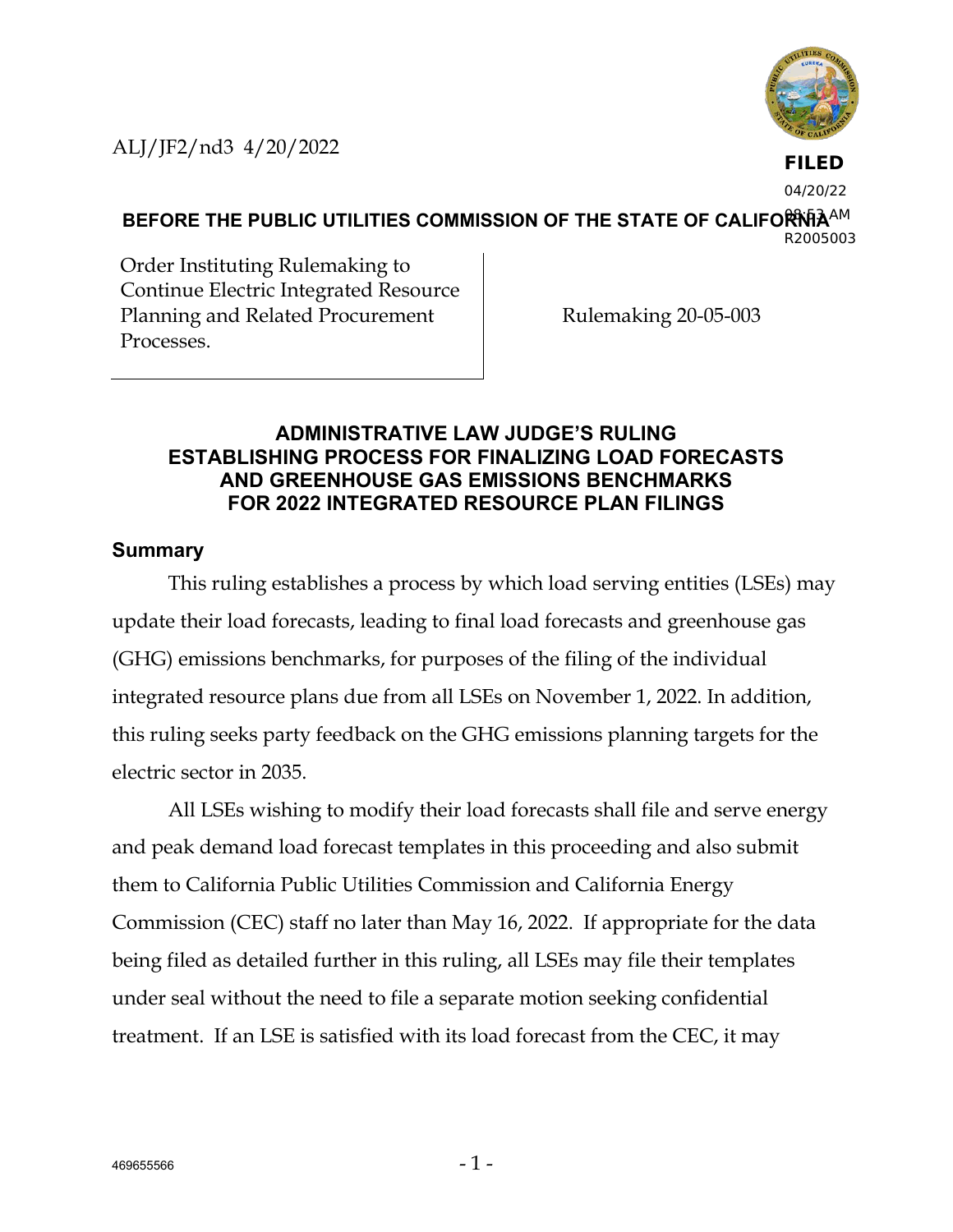simply state this in its filed written comments by May 16, 2022, without filing a new template.

All parties are invited to file and serve comments on the proposed electric sector GHG targets in 2035 by no later than May 16, 2022. Reply comments from any party on the GHG targets and LSE energy and peak demand forecast filings are due by no later than May 23, 2022.

## **1. Background**

This proceeding has, in the past, relied upon the public load forecasts of individual load serving entities (LSEs) prepared by the California Energy Commission (CEC) staff and which are a disaggregation of CEC planning area forecasts developed as part of the Integrated Energy Policy Report (IEPR). For this Integrated Resource Planning (IRP) cycle, the CEC's 2021 IEPR forecast (Mid Baseline – [Additional Achievable Energy Efficiency] AAEE Scenario 3, [Additional Achievable Fuel Substitution] AAFS Scenario 3), adopted on January 26, 2022, will be used.<sup>1</sup> The adopted planning area forecasts are disaggregated to individual LSEs in Form 1.1c, and to investor-owned utility (IOU) service are annual peak demands in Form 1.5b.[2](#page-1-1) 

The Form 1.1c LSE forecasts incorporate information on near-term load growth and load migration based on historical sales data, forecasts submitted to the IEPR by LSEs, and recent implementation plans. The longer term trends on Form 1.1c reflect the overall planning area trend, given the sector mix of the LSE forecasts.[3](#page-1-2)

<span id="page-1-0"></span><sup>1</sup> Available at the following link[: https://www.energy.ca.gov/filebrowser/download/3930.](https://www.energy.ca.gov/filebrowser/download/3930)

<span id="page-1-1"></span><sup>2</sup> Available at the following link: [https://efiling.energy.ca.gov/GetDocument.aspx?tn=241382&DocumentContentId=75338.](https://efiling.energy.ca.gov/GetDocument.aspx?tn=241382&DocumentContentId=75338)

<span id="page-1-2"></span><sup>&</sup>lt;sup>3</sup> Available at the following link: [https://www.energy.ca.gov/data](https://www.energy.ca.gov/data-reports/reports/integrated-energy-policy-report/2021-integrated-energy-policy-report)[reports/reports/integrated-energy-policy-report/2021-integrated-energy-policy-report.](https://www.energy.ca.gov/data-reports/reports/integrated-energy-policy-report/2021-integrated-energy-policy-report)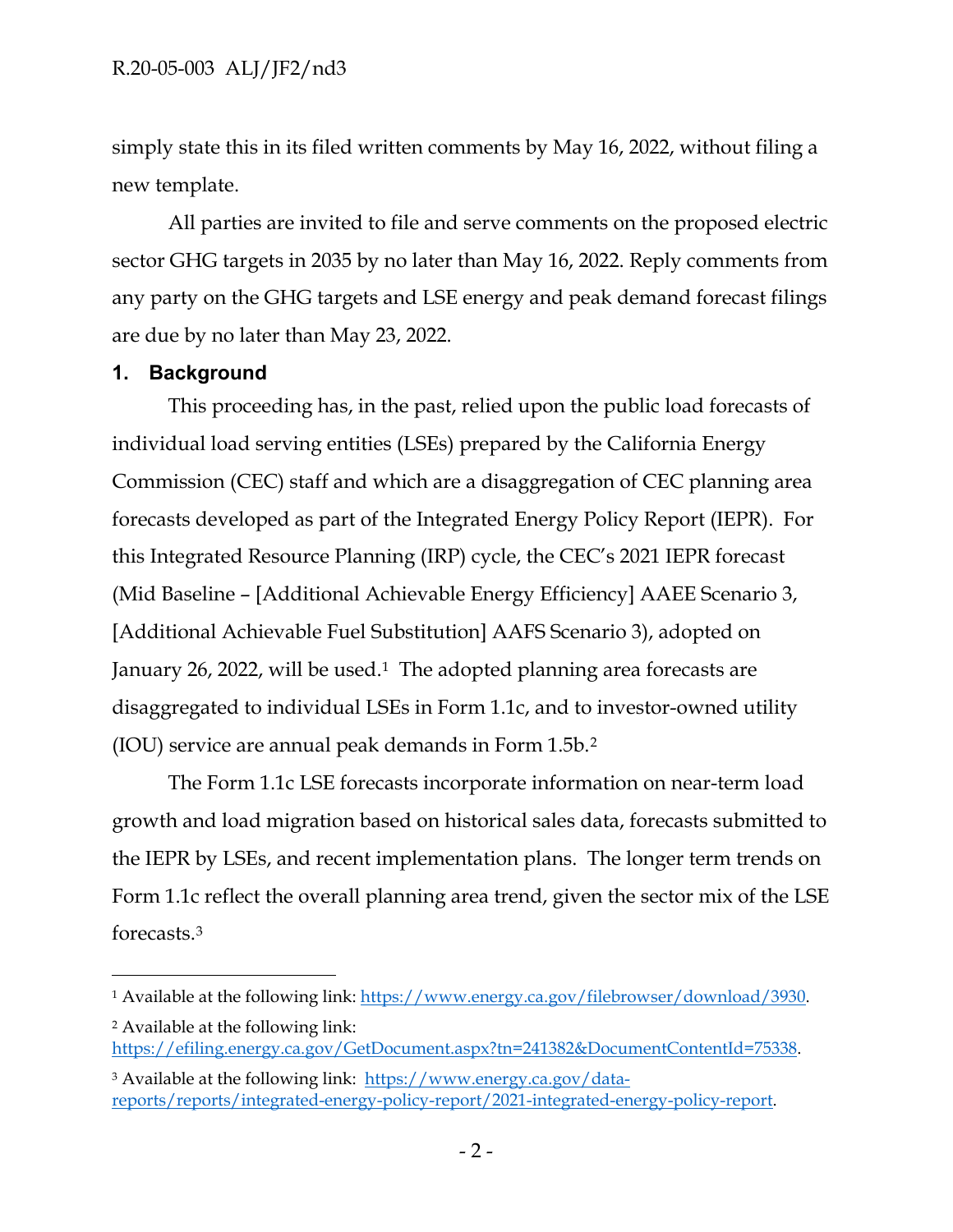#### R.20-05-003 ALJ/JF2/nd3

As was the case prior to the filing of the individual IRPs in 2020, there may be some new LSEs who may be serving load as soon as 2023, but because implementation plans were not available during the 2021 IEPR cycle, they are not explicitly itemized in the IEPR forecast. In addition, some other LSEs may be planning for a service expansion or contraction, have lost load, or have made other changes relative to their initial plans, and may need to provide an updated load forecast as part of their IRP filing.

For IRP purposes, the total load of all LSEs within an IOU planning area is considered fixed based on the disaggregation of the adopted IEPR, and the aggregation of LSE forecasts must be consistent with this total. This ensures that IRP forecasts are consistent with the single forecast set agreement among the joint agencies and the California Independent System Operator, and memorialized in the 2021 IEPR, Volume IV. The load forecasts, in addition to being the basis for the load the LSEs must plan for in their individual IRP filings, are also used as the basis for the greenhouse gas (GHG) benchmarks that individual LSEs are required to plan for in the IRP process.

In addition, and as part of reliability planning requirements for IRP purposes, specific peak demand forecasts need to be developed for all LSEs. This will be the basis of individual LSE planning for their individual IRP filings to meet their capacity requirements over the IRP planning horizon.

### **2. Process to Finalize Load Forecasts**

For purposes of the individual IRP filings due on November 1, 2022, this ruling lays out a process for establishing the final load forecasts (energy and peak demand) to be used by each LSE. California Public Utilities Commission (Commission) staff will provide a template for LSEs who wish to update their energy forecasts from the IEPR figures and/or provide peak demand and/or

- 3 -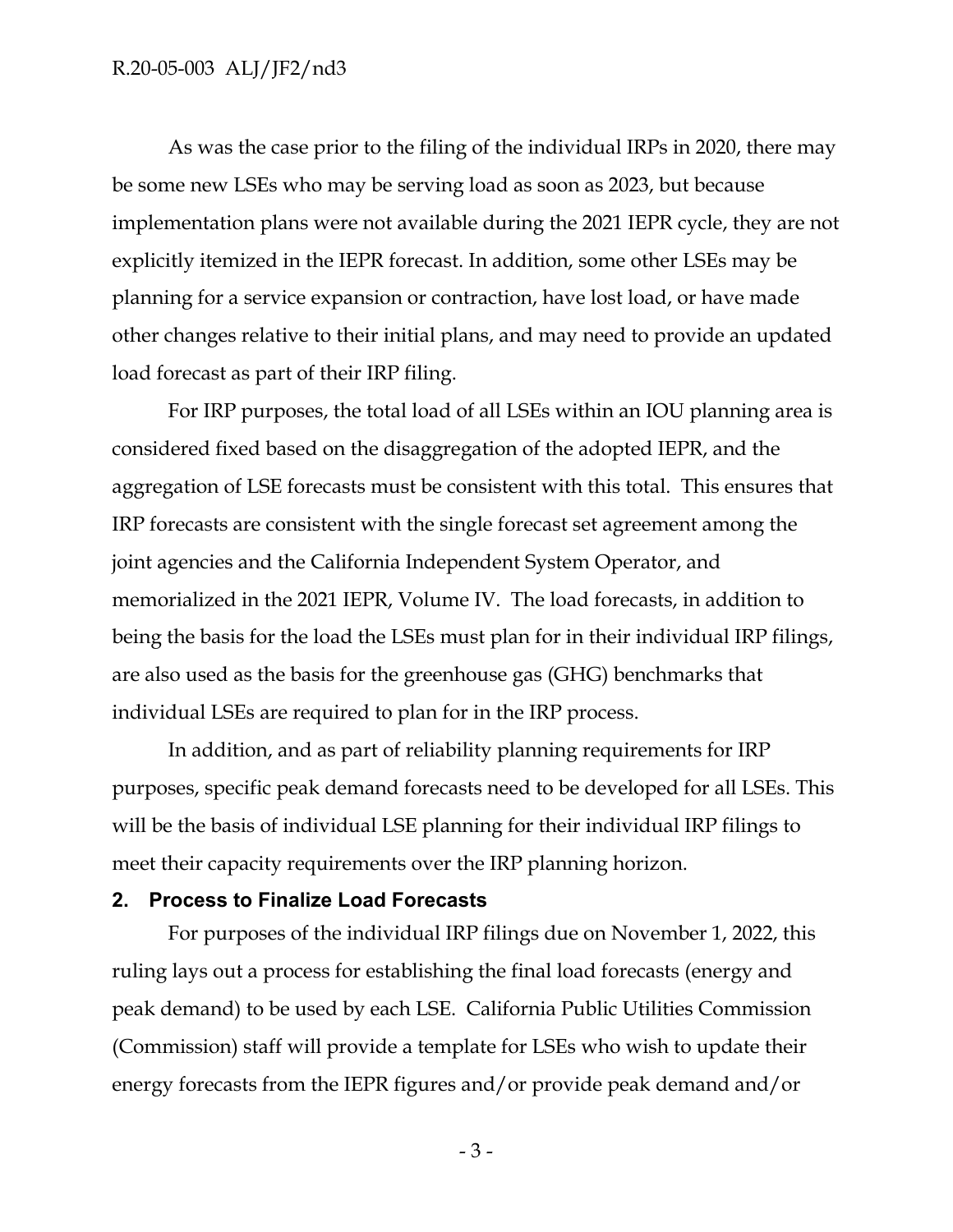behind-the-meter photovoltaic (BTM PV) information. The template will be available by April 25, 2022, on the Commission web site and a notice of its availability will be sent to the service list.

If an LSE does not wish to change its energy forecast from the CEC's IEPR and will allow Commission and CEC staff to calculate its peak demand forecast based on resource adequacy or other pre-existing information, then the LSE may simply state that it does not intend to file a template in its written comments in response to this ruling. Otherwise, the LSE should follow the more detailed instructions below for filing a load forecast template.

For electric service providers (ESPs), individual load forecasts are considered confidential. Therefore, an ESP may file a template under seal without the need to file a separate motion seeking confidential treatment. Likewise, for all LSEs who are filing updated peak demand forecasts and/or BTM PV forecasts, those portions of the templates are confidential, and therefore their templates may be filed under seal without the requirement to file a separate motion seeking confidential treatment. The confidential material shall be sent to the Docket Office directly in hard copy or on CD-ROM, following normal procedures for materials to be filed under seal.[4](#page-3-0)

However, the energy forecasts of the IOUs and CCAs are considered public information, and therefore those types of LSEs must also include any updated energy forecast information in the public version of their comments in response to this ruling. They must also provide the other confidential

<span id="page-3-0"></span><sup>4</sup> More detailed information may be found at the following link: [https://www.cpuc.ca.gov/about-cpuc/divisions/administrative-law-judges/practitioners](https://www.cpuc.ca.gov/about-cpuc/divisions/administrative-law-judges/practitioners-page)[page.](https://www.cpuc.ca.gov/about-cpuc/divisions/administrative-law-judges/practitioners-page)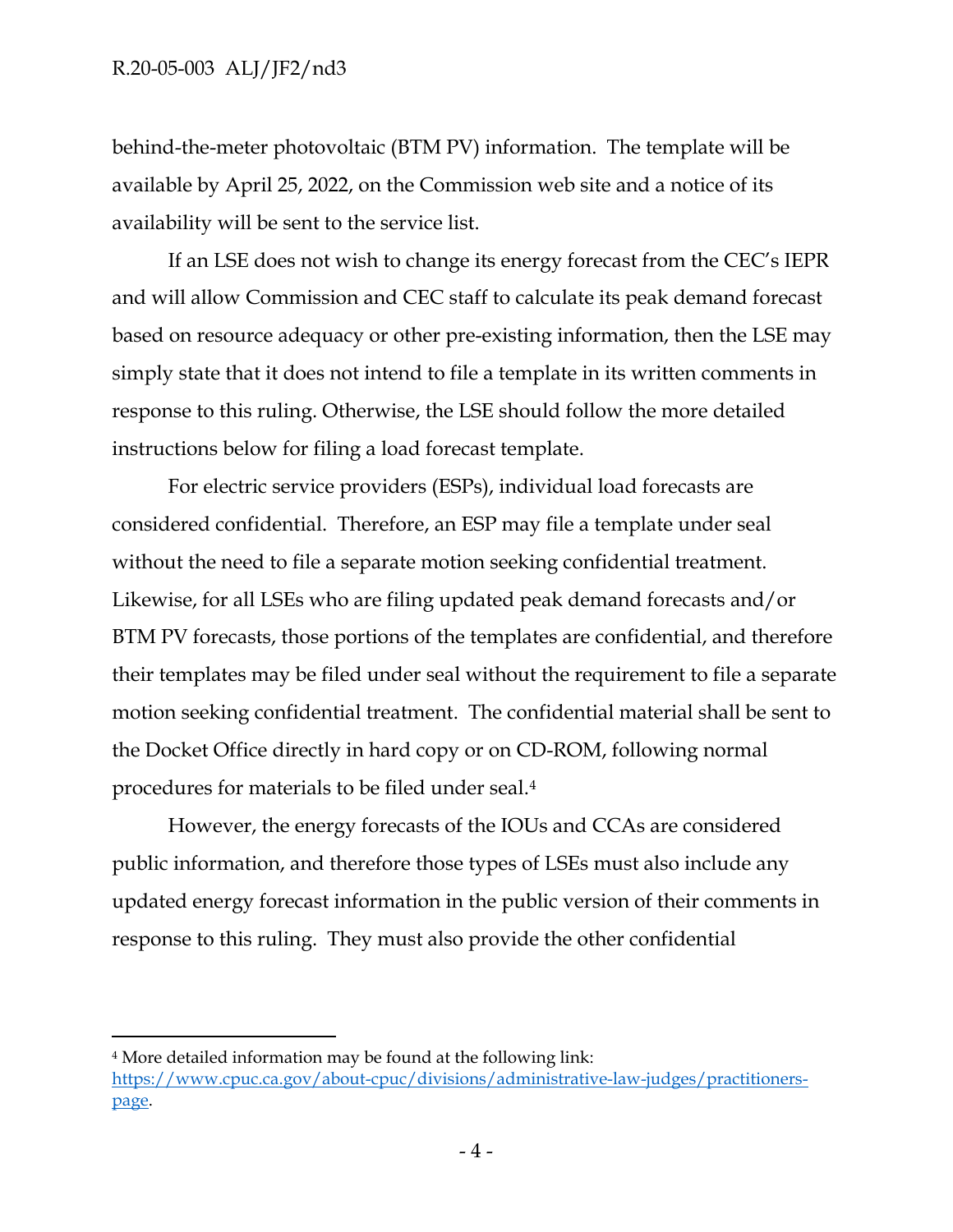information to Commission staff in the template format. Commission staff will hold the confidential information confidential.

LSEs shall file their new or updated load forecasts in the template provided by Commission staff by no later than May 16, 2022. Any other LSE or other party may file and serve a response to the LSE load forecasts by no later than May 23, 2022.

#### **2.1. Energy Forecasts**

To account for the updates or changes not reflected in the 2021 IEPR demand forecast, and also for purposes of coordinated planning, the Commission needs LSE annual forecasts that add up to the total IEPR forecast for LSEs within the Commission's purview.

LSEs that are satisfied with their load forecast in the 2021 IEPR demand forecast (Form 1.1c) should state that in their comments to be filed by no later than May 16, 2022. Such LSEs should consider the adopted IEPR containing their load forecast for 2022 individual IRP filing purposes.

For LSEs wishing to update their load forecasts, or for LSEs that did not have a load forecast included in the 2021 IEPR, those LSE shall file and serve a load forecast in the template provided by Commission staff, and also provide the template to Commission staff, by no later than May 16, 2022. The load forecast must include years 2023 through 2035.

For LSEs not needing to update their load forecast, but updating their peak capacity or BTM PV forecasts, those LSEs may leave the energy forecast section of the template blank. Their energy forecast will then be based on the 2021 IEPR demand forecast.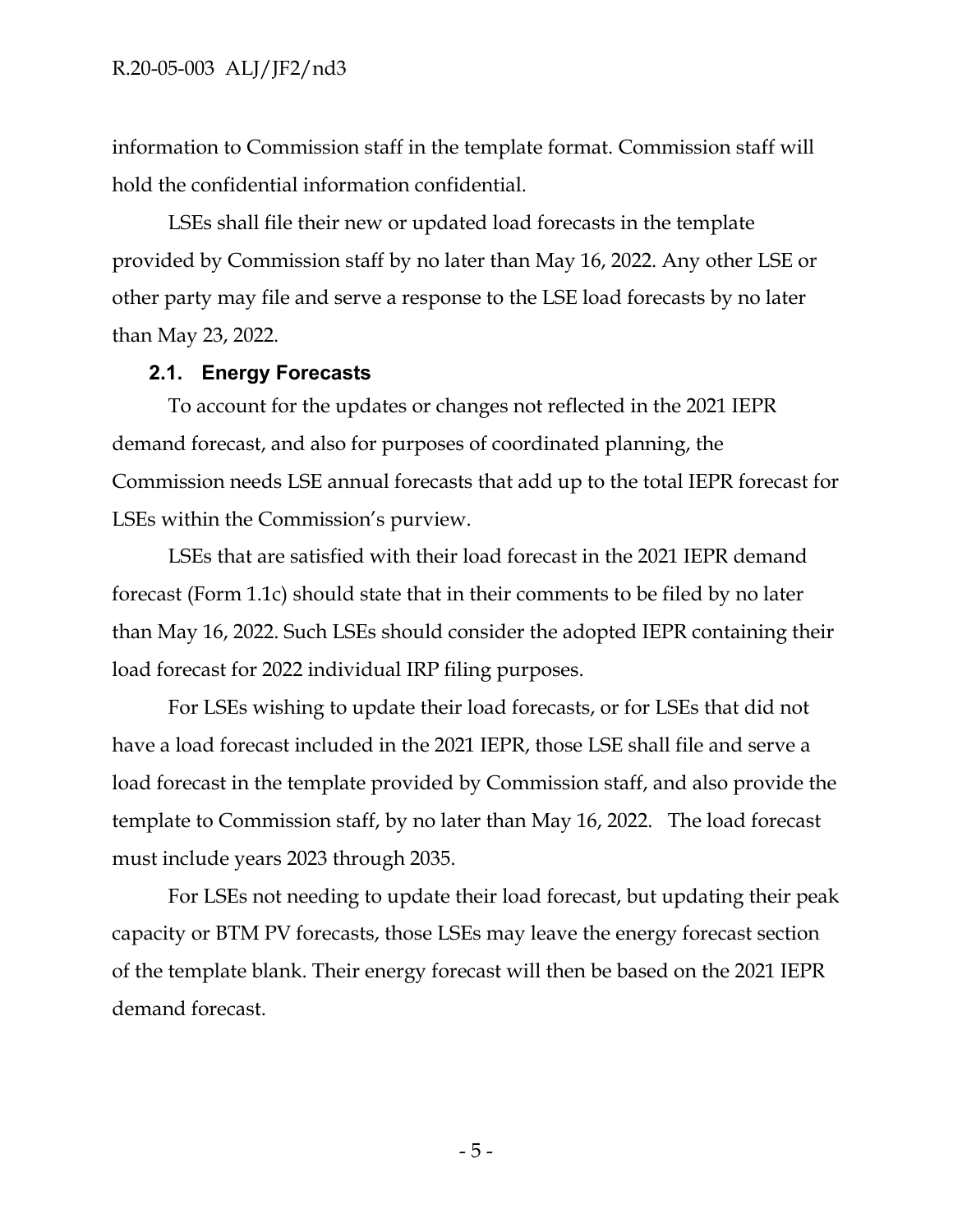All LSEs submitting a new or updated energy load forecast must include an explanation describing their methodology for calculating their new load forecast.

After receiving all of these submissions, Commission and CEC staff will evaluate and adjust the LSEs' individual load forecasts (energy) using the criteria described below.

- Total load of all LSEs within an IOU service area is considered fixed based on the adopted IEPR planning area forecast, disaggregated to IOU service area, and accounting for non-Commission-jurisdictional load.
- Commission and CEC staff will evaluate submitted forecasts given historical load data, load migration activity, and reasonableness of forecast assumptions as compared to the IEPR forecast, to determine whether LSE-specific forecast adjustments are needed.
- Commission and CEC staff will apply pro-rata adjustments, if needed, to bring the total load of all LSEs into equal alignment with the CEC service area forecast.
- Aggregated adjustments to ESP forecasts will stay consistent with the cap on direct access enrollment (which is public, even though individual ESP forecasts will remain confidential).
- Commission and CEC staff will evaluate the reasonableness of the adjustments applied and the total forecast for each LSE and service area.

A subsequent ruling will finalize the load forecast that each LSE shall use as the basis for its individual IRP by June 15, 2022. In the case of individual ESPs, their load forecasts will be provided individually by Commission staff, with the aggregate direct access loads being public information that will be contained in the subsequent ruling.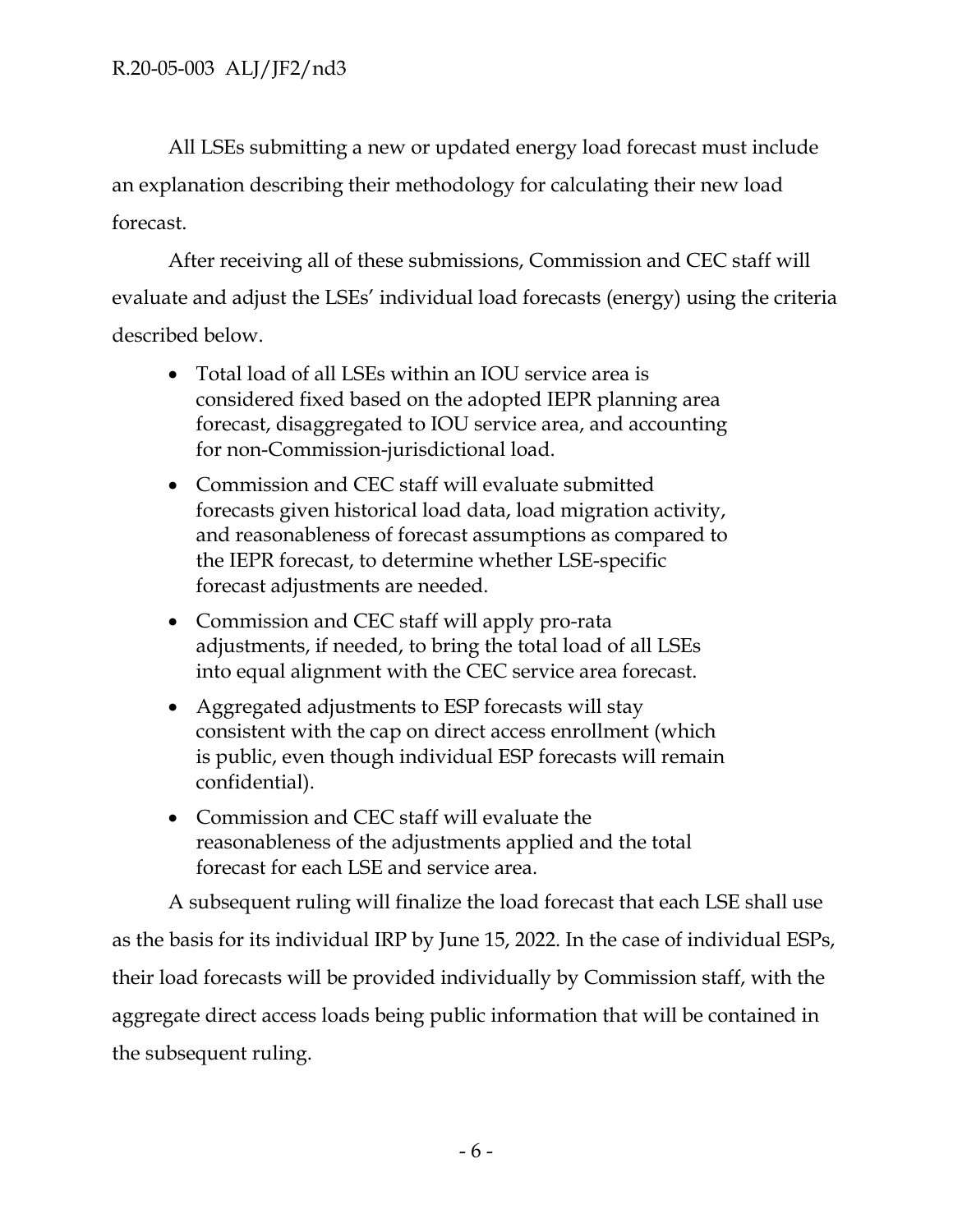#### **2.2. Peak Demand Forecasts**

As part of the reliability planning requirements for IRP purposes, specific peak demand forecasts need to be developed for all LSEs. These will form the basis for individual LSE planning to meet their capacity requirements over the IRP planning horizon. For this purpose, all LSEs, except as noted, will need to submit their noncoincident annual peak demand forecasts by May 16, 2022, using the template and instruction to be designed and distributed by Commission and CEC staff.

If an LSE does not wish to submit an updated energy forecast or a peak demand forecast, then a template filing is not required and the LSE should state this in its filed comments in response to this ruling. In such cases, the LSE's peak demand forecast will be developed using the IEPR Form 1.1c sales forecast, the LSE's 2023 resource adequacy adjusted peak forecast, and associated load factor.

Otherwise, each LSE will need to submit its annual peak demand and behind-the-meter photovoltaic information, including the years 2023 through 2035. Annual peak demand forecasts for 2023 should be consistent with the peak demand forecast recently submitted in the resource adequacy proceeding. If desired, since this information is market sensitive, all LSEs may submit this information under seal without the need to file a separate motion seeking confidential treatment.

All LSEs submitting annual peak demand and BTM PV forecast information must include an explanation describing the methodology used to develop the calculations.

After receiving all submissions, Commission and CEC staff will evaluate and adjust the LSEs' individual annual peak capacity using the criteria described below.

- 7 -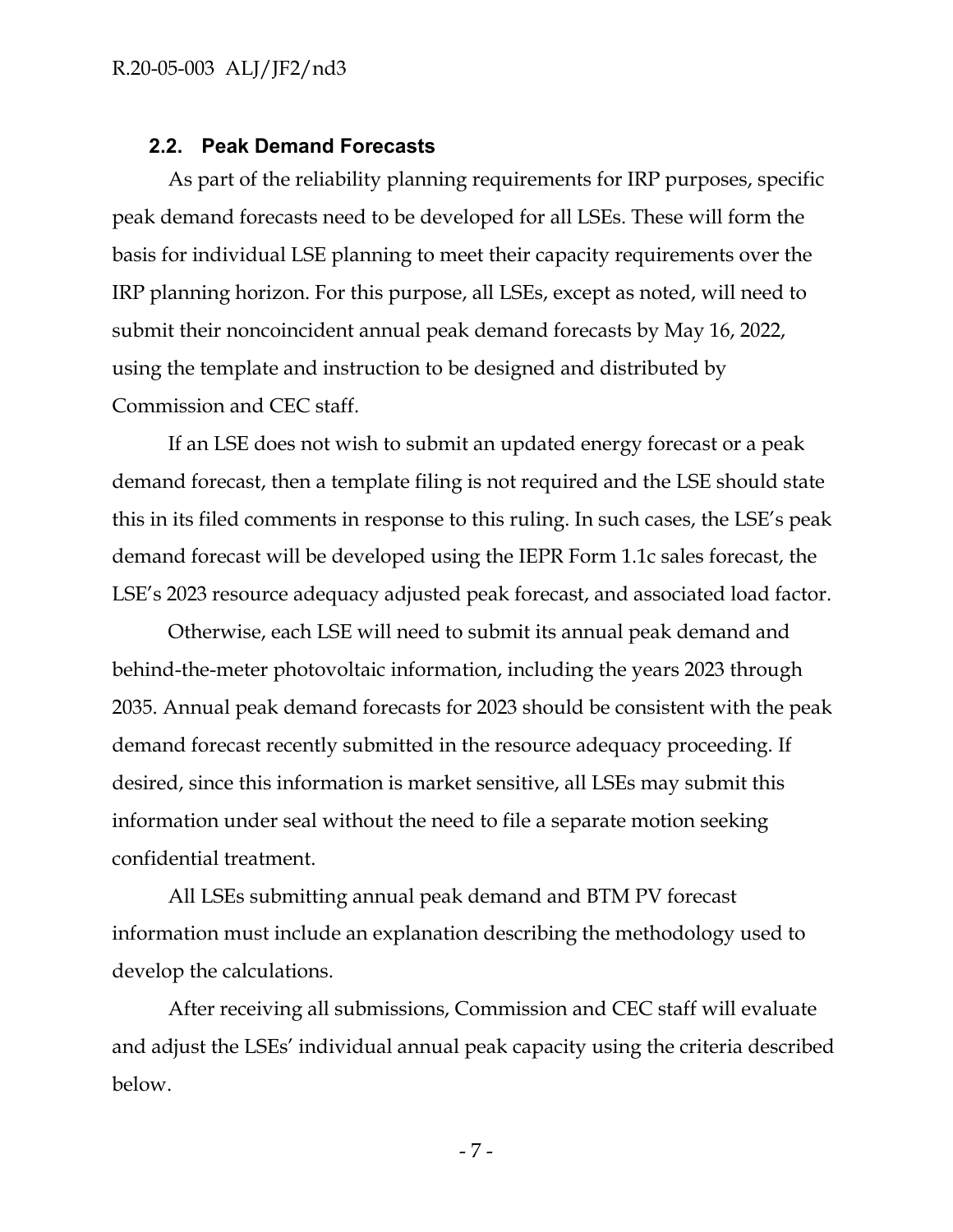- Forecasts for 2023 will be adjusted consistent with adjustments made to the LSE's 2023 resource adequacy forecast. LSE-specific and coincident adjustments developed for 2023 will be applied to the remaining forecast years.
- Commission and CEC staff will apply pro-rata adjustments, if needed, to align the total peak demand with the CEC service area forecast, as disaggregated from the annual coincident IOU area peaks.[5](#page-7-0)
- Aggregated adjustments to ESP forecasts will remain consistent with the total direct access enrollment cap.
- Commission and CEC staff will evaluate the reasonableness of the adjustments applied and the peak demand for each LSE and service area.

Commission and CEC staff will finalize the peak capacity forecast for use by each LSE by no later than July 1, 2022, and will distribute this information individually to each LSE on a confidential basis. While all other filing requirement assumptions and guidance will be finalized by June 15, 2022, Commission staff will need a bit more time to finalize the peak capacity forecasts. LSEs are encouraged to start developing their individual IRPs using their submitted peak demand forecasts while staff finalizes the forecasts by July 1, 2022.

# **3. GHG Emissions Planning Targets for 2035**

As stated in Decision 22-02-004 adopting the most recent Preferred System Plan (PSP), the next round of IRP filings should be planning for 2035 as the target year. The PSP decision also adopted a GHG planning target for 2030 of 38 million metric tons (MMT) of GHG emissions in aggregate for the electricity sector. In addition, LSEs are required to include in their individual IRPs a plan for

<span id="page-7-0"></span><sup>5</sup> *See* [https://efiling.energy.ca.gov/GetDocument.aspx?tn=241173.](https://efiling.energy.ca.gov/GetDocument.aspx?tn=241173)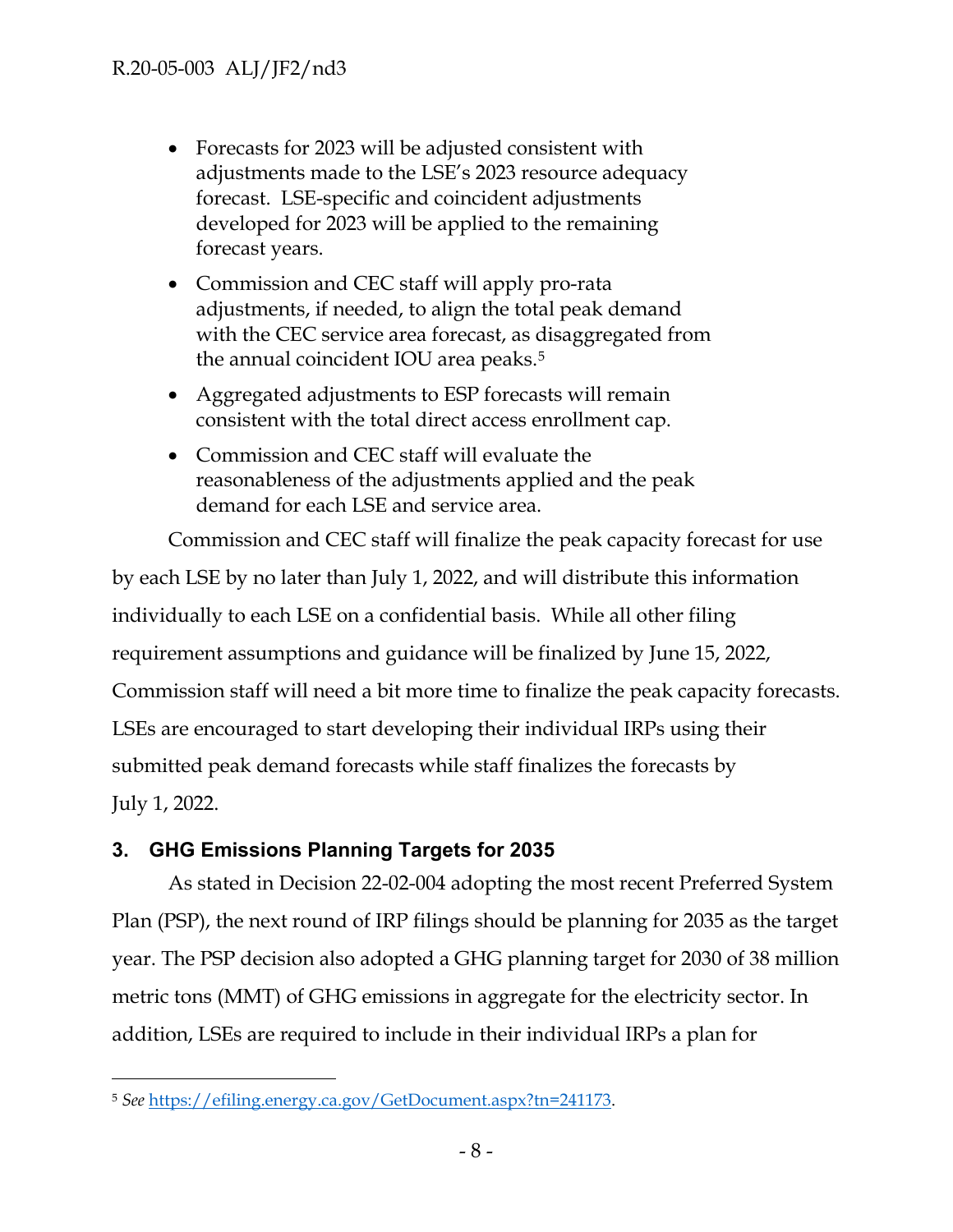achieving a 30 MMT GHG target in 2030. In order to continue meaningful progress toward an ultimate zero-carbon goal for the sector in 2045, as included in Senate Bill 100 (Stats. 2018, Ch. 312), LSEs will need GHG targets to plan for in 2035, which will be the terminal planning year for the next set of IRPs. Those targets should correspond to the 38 MMT and 30 MMT targets included in the PSP decision.

To establish these planning targets for 2035, this ruling proposes to use a straightline projection of GHG targets between 2030 and 2045, as depicted in Figure 1 below. The straightline projection connects the 2030 targets to a 2045 target of 15 MMT, which is the 2045 GHG target used in the modeling for the PSP decision.



**Figure 1. Proposed 2035 Electric Sector GHG Targets**

The result of this analysis leads to a GHG target for the electric sector of 30 MMT in 2035 corresponding to the adopted PSP, and 25 MMT GHG target in 2035 for the more stringent planning target. This ruling proposes to use these targets as the basis for the individual GHG benchmarks to be assigned to individual LSEs for use in their IRP filings due November 1, 2022. Further detail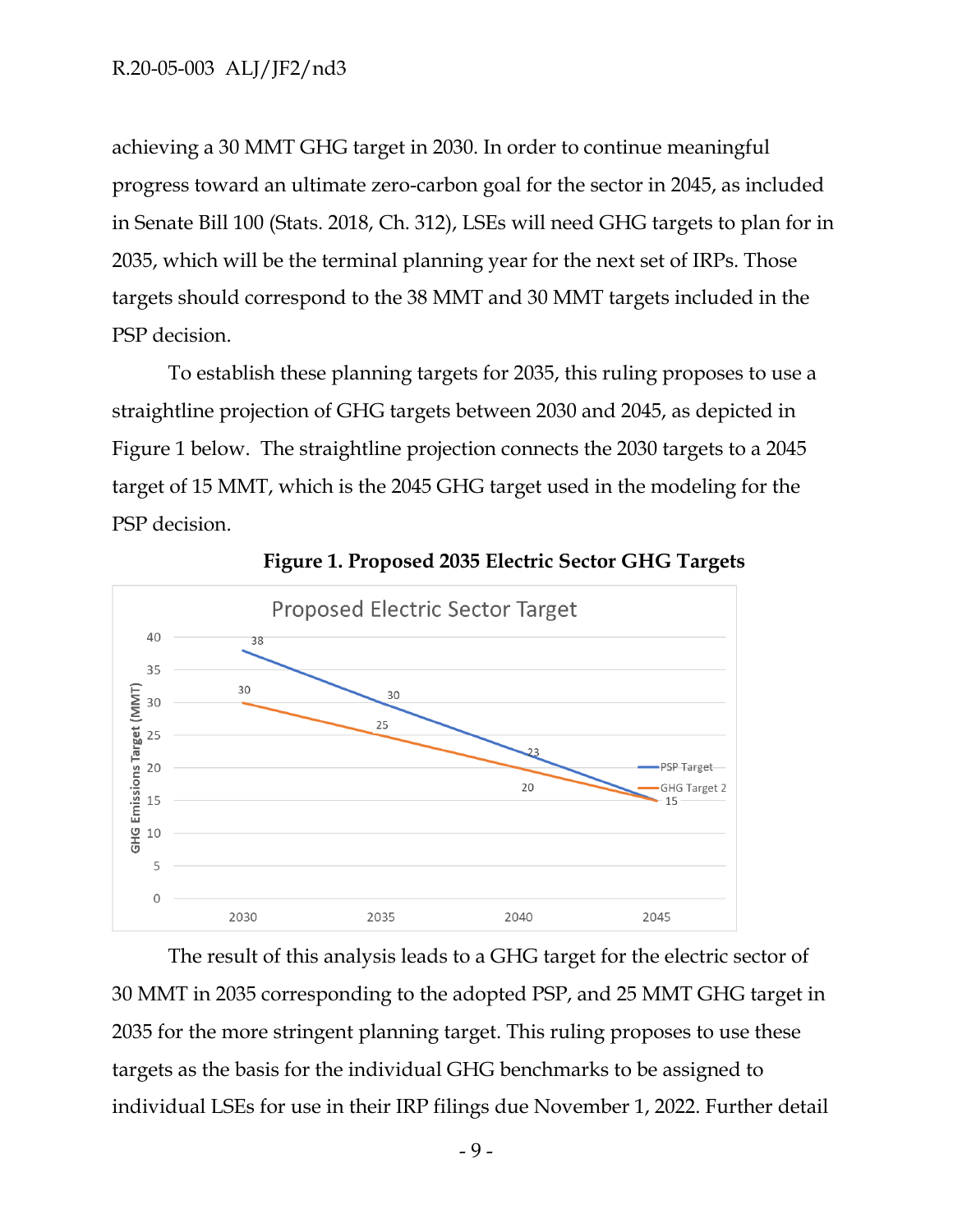on how these individual GHG benchmarks will be calculated is given in Section 4 below.

All parties are invited to file comments on the appropriateness of the 30 MMT and 25 MMT GHG targets in 2035 for LSE IRP planning purposes for this round of IRP by filing and serving comments by no later than May 16, 2022. Parties may file and serve reply comments by no later than May 23, 2022. A subsequent ruling will finalize these planning targets by no later than June 15, 2022.

## **4. Individual GHG Benchmarks**

Once the load forecasts are finalized by Commission and CEC staff, the GHG benchmarks for each LSE will be calculated, for both the 30 MMT and 25 MMT targets in 2035.

Based on current information, the GHG benchmark for each LSE is given in Table 1 below, for both the 30 MMT target and 25 MMT target for the electric sector in 2035. These benchmarks will be adjusted once the LSEs provide the updated load forecasts discussed in Section 2 above. In the meantime, parties are invited to comment on this general approach to assigning individual LSE emissions benchmarks for IRP purposes.

Note that 4.4 MMT of behind-the-meter combined heat and power (BTM CHP) GHG emissions were netted out at the system level when calculating these benchmarks. While individual LSEs are not required to plan to reduce BTM CHP emissions, these emissions nevertheless count towards the electric sector emissions total. Commission staff plans to account for BTM CHP emissions when calculating electric sector emissions of the aggregated LSE portfolios during the development of the next PSP. Thus, LSE GHG benchmarks have BTM CHP emissions netted out.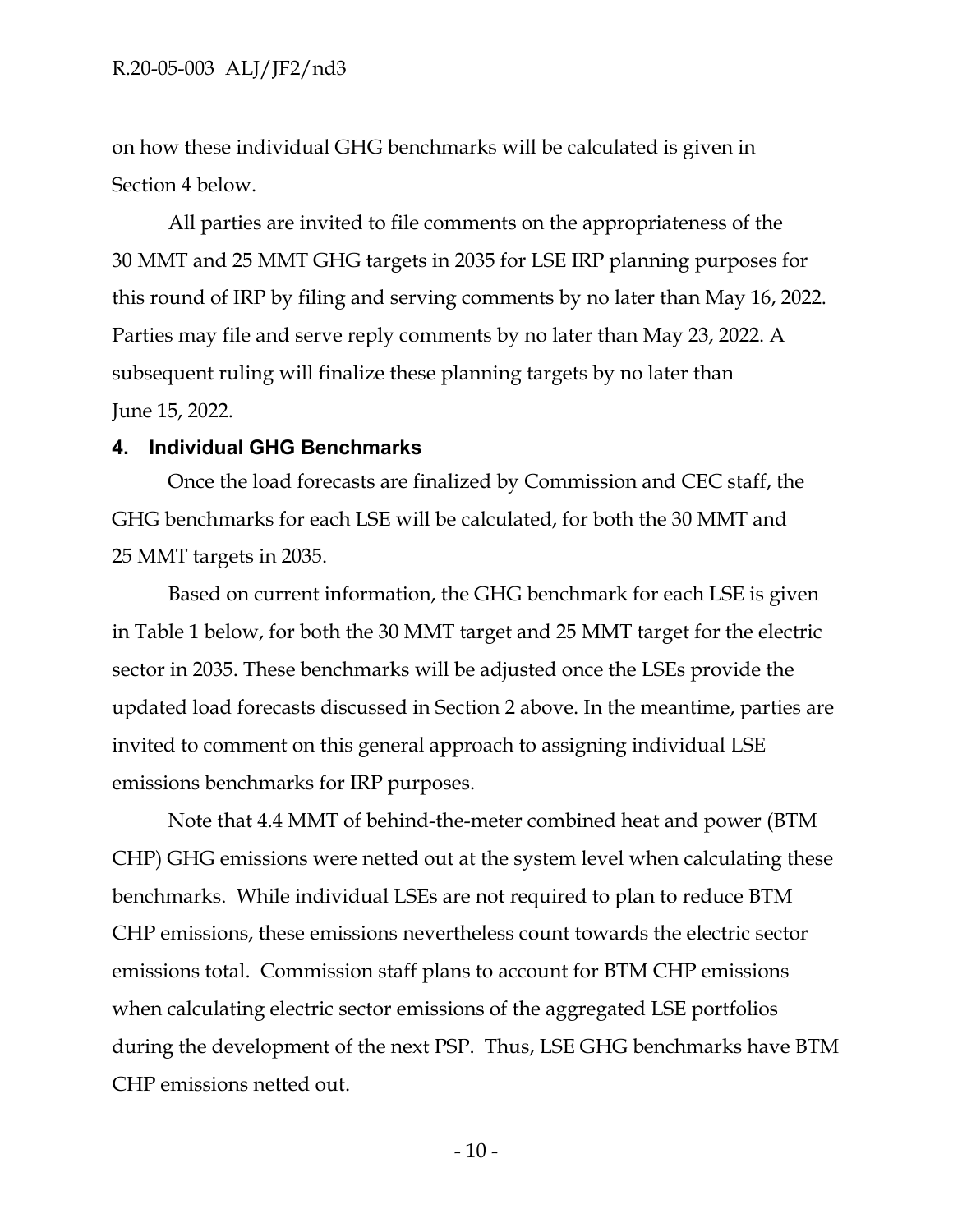| <b>LSE</b>                               | Proportion<br>of 2035<br>emissions | 2035 Load<br>(gigawatt-<br>hours) | Proportion<br>of 2035 Load<br>within IOU<br>Territory (%) | 2035 GHG<br>emissions<br>benchmark<br>$(MMT)$ -<br>30MMT<br>scenario | 2035 GHG<br>emissions<br>benchmark<br>$(MMT)$ -<br><b>25 MMT</b><br>scenario |  |  |  |  |
|------------------------------------------|------------------------------------|-----------------------------------|-----------------------------------------------------------|----------------------------------------------------------------------|------------------------------------------------------------------------------|--|--|--|--|
| <b>Bear Valley Electric Service</b>      | 0.06%                              | 142                               | <b>NA</b>                                                 | 0.015                                                                | 0.012                                                                        |  |  |  |  |
| <b>Liberty Utilities</b>                 | 0.26%                              | 599                               | <b>NA</b>                                                 | 0.064                                                                | 0.051                                                                        |  |  |  |  |
| PacifiCorp                               | 0.75%                              | 825                               | <b>NA</b>                                                 | 0.207                                                                | 0.169                                                                        |  |  |  |  |
| PG&E Area                                |                                    |                                   |                                                           |                                                                      |                                                                              |  |  |  |  |
| <b>Bundled</b>                           |                                    | 30,497                            | 37.4                                                      | 3.166                                                                | 2.533                                                                        |  |  |  |  |
| <b>Direct Access</b>                     |                                    | 11,393                            | 14.0                                                      | 1.183                                                                | 0.946                                                                        |  |  |  |  |
| <b>Central Coast Community</b><br>Energy |                                    | 4,936                             | 6.1                                                       | 0.512                                                                | 0.410                                                                        |  |  |  |  |
| CleanPowerSF                             |                                    | 3,391                             | 4.2                                                       | 0.352                                                                | 0.282                                                                        |  |  |  |  |
| <b>East Bay Community Energy</b>         |                                    | 6,171                             | 7.6                                                       | 0.641                                                                | 0.513                                                                        |  |  |  |  |
| King City Community Energy               |                                    | 38                                | 0.5                                                       | 0.004                                                                | 0.003                                                                        |  |  |  |  |
| Marin Clean Energy                       |                                    | 6,457                             | 7.9                                                       | 0.670                                                                | 0.536                                                                        |  |  |  |  |
| Peninsula Clean Energy<br>Authority      | 33.84%                             | 4,368                             | 5.3                                                       | 0.453                                                                | 0.363                                                                        |  |  |  |  |
| <b>Pioneer Community Energy</b>          |                                    | 2,090                             | 2.6                                                       | 0.217                                                                | 0.174                                                                        |  |  |  |  |
| Redwood Coast Energy<br>Authority        |                                    | 642                               | 0.8                                                       | 0.067                                                                | 0.053                                                                        |  |  |  |  |
| San Jose Clean Energy                    |                                    | 4,227                             | 5.1                                                       | 0.439                                                                | 0.351                                                                        |  |  |  |  |
| Silicon Valley Clean Energy              |                                    | 4,044                             | 5.0                                                       | 0.420                                                                | 0.336                                                                        |  |  |  |  |
| Sonoma Clean Power                       |                                    | 2,458                             | 3.0                                                       | 0.255                                                                | 0.204                                                                        |  |  |  |  |
| Valley Clean Energy Alliance             |                                    | 825                               | 1.0                                                       | 0.086                                                                | 0.069                                                                        |  |  |  |  |
| <b>SCE</b> Area                          |                                    |                                   |                                                           |                                                                      |                                                                              |  |  |  |  |
| Bundled                                  |                                    | 54,836                            | 58.8                                                      | 4.718                                                                | 3.743                                                                        |  |  |  |  |
| <b>Direct Access</b>                     | 33.17%                             | 13,457                            | 14.4                                                      | 1.158                                                                | 0.918                                                                        |  |  |  |  |
| Apple Valley Choice Energy               |                                    | 276                               | 0.3                                                       | 0.024                                                                | 0.019                                                                        |  |  |  |  |

| Table 1. Load Forecast and GHG Emissions Benchmarks by LSE |
|------------------------------------------------------------|
|------------------------------------------------------------|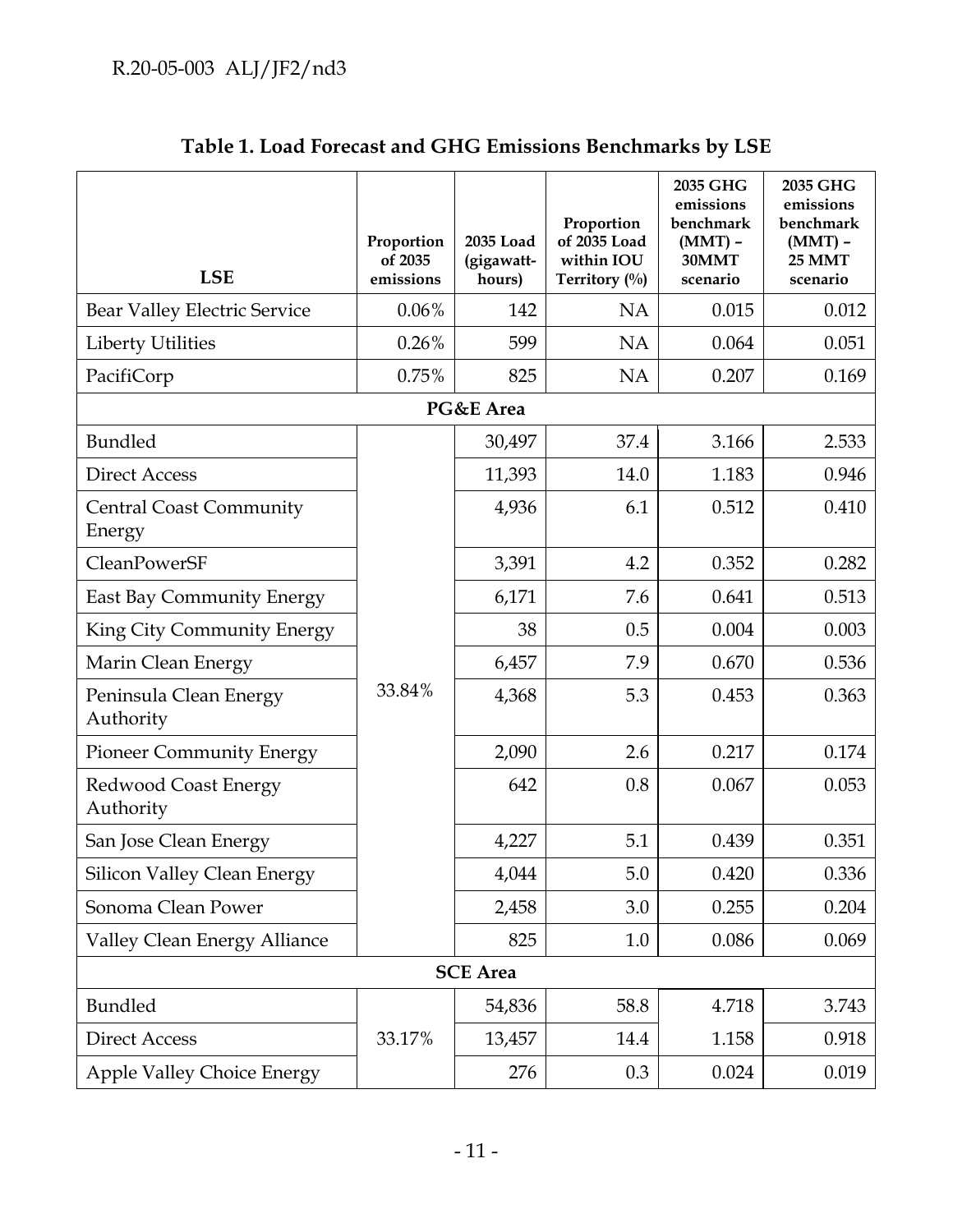| <b>LSE</b>                                         | Proportion<br>of 2035<br>emissions | 2035 Load<br>(gigawatt-<br>hours) | Proportion<br>of 2035 Load<br>within IOU<br>Territory (%) | 2035 GHG<br>emissions<br>benchmark<br>$(MMT)$ -<br>30MMT<br>scenario | 2035 GHG<br>emissions<br>benchmark<br>$(MMT)$ -<br><b>25 MMT</b><br>scenario |  |  |  |  |
|----------------------------------------------------|------------------------------------|-----------------------------------|-----------------------------------------------------------|----------------------------------------------------------------------|------------------------------------------------------------------------------|--|--|--|--|
| Baldwin Park, City of                              |                                    | $\theta$                          | $\theta$                                                  | 0.000                                                                | 0.000                                                                        |  |  |  |  |
| <b>Central Coast Community</b><br>Energy           |                                    | 4,956                             | 5.3                                                       | 0.425                                                                | 0.337                                                                        |  |  |  |  |
| <b>Clean Power Alliance</b>                        |                                    | 11,744                            | 12.6                                                      | 1.010                                                                | 0.802                                                                        |  |  |  |  |
| <b>Desert Community Energy</b>                     |                                    | 600                               | 0.6                                                       | 0.052                                                                | 0.041                                                                        |  |  |  |  |
| Energy for Palmdale's<br><b>Independent Choice</b> |                                    | 735                               | 0.5                                                       | 0.037                                                                | 0.030                                                                        |  |  |  |  |
| Lancaster Choice Energy                            |                                    | 635                               | 0.7                                                       | 0.055                                                                | 0.043                                                                        |  |  |  |  |
| <b>Orange County Power</b><br>Authority            |                                    | 4,874                             | 5.2                                                       | 0.419                                                                | 0.333                                                                        |  |  |  |  |
| Pico Rivera Innovative<br>Municipal Energy         |                                    | 244                               | 0.3                                                       | 0.021                                                                | 0.017                                                                        |  |  |  |  |
| Pomona Choice Energy                               |                                    | 420                               | 0.5                                                       | 0.036                                                                | 0.029                                                                        |  |  |  |  |
| Rancho Mirage Energy<br>Authority                  |                                    | 299                               | 0.3                                                       | 0.026                                                                | 0.020                                                                        |  |  |  |  |
| San Jacinto Power                                  |                                    | 180                               | 0.2                                                       | 0.016                                                                | 0.012                                                                        |  |  |  |  |
| Santa Barbara Clean Energy                         |                                    | 311                               | 0.3                                                       | 0.027                                                                | 0.021                                                                        |  |  |  |  |
| <b>Western Community Energy</b>                    |                                    | $\theta$                          | $\theta$                                                  | 0.000                                                                | 0.000                                                                        |  |  |  |  |
| SDG&E Area                                         |                                    |                                   |                                                           |                                                                      |                                                                              |  |  |  |  |
| Bundled                                            |                                    | 4,005                             | 22.3                                                      | 0.508                                                                | 0.410                                                                        |  |  |  |  |
| <b>Direct Access</b>                               |                                    | 3,940                             | 21.9                                                      | 0.500                                                                | 0.403                                                                        |  |  |  |  |
| Clean Energy Alliance                              | 8.84%                              | 1,553                             | 8.6                                                       | 0.197                                                                | 0.149                                                                        |  |  |  |  |
| Solana Energy Alliance                             |                                    | $\overline{0}$                    | $\boldsymbol{0}$                                          | 0.000                                                                | 0.000                                                                        |  |  |  |  |
| San Diego Community Power                          |                                    | 8,477                             | 47.2                                                      | 1.076                                                                | 0.867                                                                        |  |  |  |  |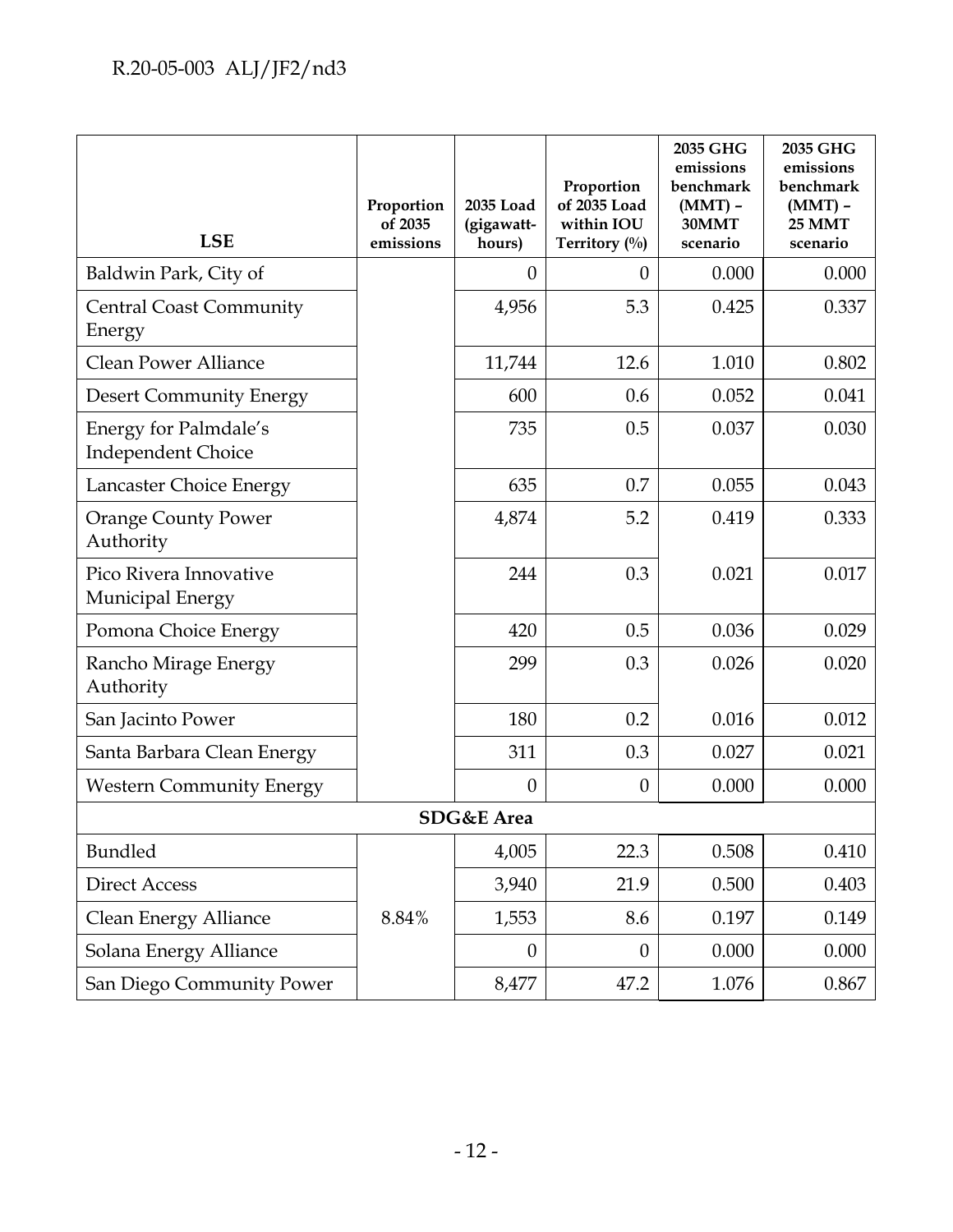#### **IT IS RULED** that:

1. Any load serving entity wishing to update its energy forecast from the forecast contained in the 2021 California Energy Commission's Integrated Energy Policy Report may file and serve an updated annual energy forecast out to 2035 using the forthcoming template to be provided by Commission staff by no later than May 16, 2022.

2. Any load serving entity may file and serve annual peak demand forecasts and/or behind-the-meter photovoltaic information using a template to be provided by Commission staff by no later than May 16, 2022.

3. Electric service providers shall, and any other load serving entity including peak demand forecast and behind-the-meter photovoltaic information in its template may, file a load forecast template under seal without the requirement to file an accompanying motion seeking confidential treatment. The confidential material shall be sent to the Docket Office directly in hard copy or on CD-ROM, following all other normal procedures for materials to be filed under seal.

4. Any community choice aggregator or investor-owned utility filing a load forecast template under seal shall also include the energy forecast information 2023-2035 in the public version of its comments filed in response to this ruling.

5. All load serving entities filing a load forecast template shall include with the template an explanation of the methodology used to calculate all numbers included in the template.

6. If a load-serving entity does not wish to update its energy forecast, peak demand forecast, or behind-the-meter photovoltaic information, it shall so state in its comments filed by May 16, 2022 in response to this ruling.

7. Any party may file and serve comments on the proposed 2035 electric sector greenhouse gas targets of 30 million metric tons (MMT) and 25 MMT, as

- 13 -